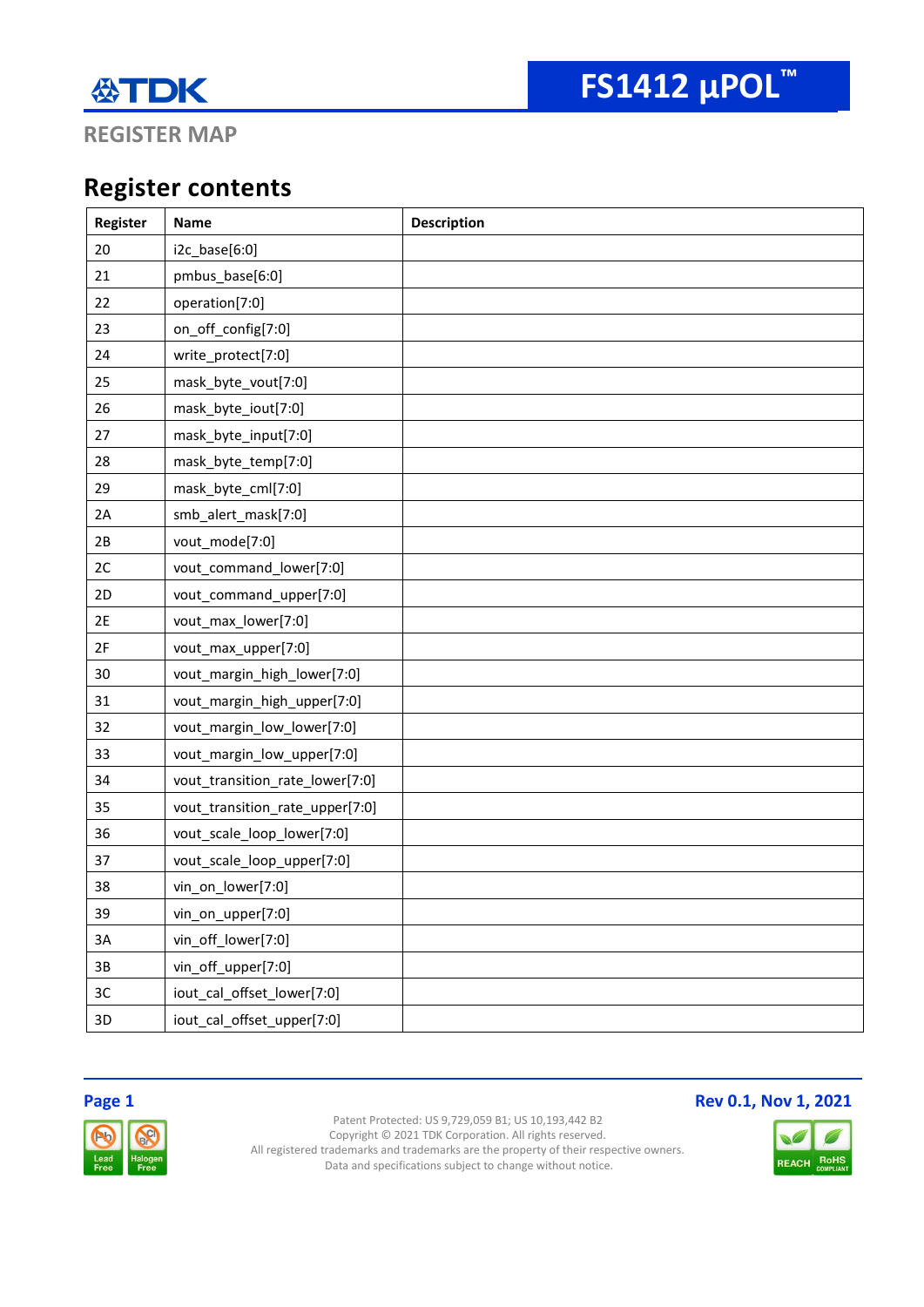# **FS1412 µPOL™**

| Register | Name                           | <b>Description</b>                                   |
|----------|--------------------------------|------------------------------------------------------|
| 3E       | vout_ov_fault_limit_lower[7:0] | OV threshold = 5% for limit $\leq 10E$               |
|          |                                | OV_threshold = $10\%$ for limit $\leq 11$ A          |
| 3F       | vout_ov_fault_limit_upper[7:0] | OV_threshold = 15% for limit $\leq$ 126              |
|          |                                | OV_threshold = 20% for limit > 126 or for limit <100 |
| 40       | vout_ov_fault_response[7:0]    |                                                      |
| 41       | vout_ov_warn_limit_lower[7:0]  |                                                      |
| 42       | vout_ov_warn_limit_upper[7:0]  |                                                      |
| 43       | vout_uv_warn_limit_lower[7:0]  |                                                      |
| 44       | vout_uv_warn_limit_upper[7:0]  |                                                      |
| 45       | vout_uv_fault_limit_lower[7:0] |                                                      |
| 46       | vout_uv_fault_limit_upper[7:0] |                                                      |
| 47       | vout_uv_fault_response[7:0]    |                                                      |
| 48       | iout_oc_fault_limit_lower[7:0] |                                                      |
| 49       | iout_oc_fault_limit_upper[7:0] |                                                      |
| 4A       | iout_oc_fault_response[7:0]    |                                                      |
| 4B       | Reserved[7:0]                  |                                                      |
| 4C       | Reserved[7:0]                  |                                                      |
| 4D       | ot_fault_limit_lower[7:0]      |                                                      |
| 4E       | ot_fault_limit_upper[7:0]      |                                                      |
| 4F       | ot_fault_response[7:0]         |                                                      |
| 50       | ot_warn_limit_lower[7:0]       |                                                      |
| 51       | ot_warn_limit_upper[7:0]       |                                                      |
| 52       | vin_ov_fault_limit_lower[7:0]  |                                                      |
| 53       | vin ov fault limit upper[7:0]  |                                                      |
| 54       | vin_ov_fault_response[7:0]     |                                                      |
| 55       | vin_uv_warn_limit_lower[7:0]   |                                                      |
| 56       | vin_uv_warn_limit_upper[7:0]   |                                                      |
| 57       | power_good_on_lower[7:0]       |                                                      |
| 58       | power_good_on_upper[7:0]       |                                                      |
| 59       | unused[7:0]                    |                                                      |
| 5A       | unused[7:0]                    |                                                      |
| 5B       | ton_delay_lower[7:0]           |                                                      |
| 5C       | ton_delay_upper[7:0]           |                                                      |

**Page 2 Rev 0.1, Nov 1, 2021** 

Patent Protected: US 9,729,059 B1; US 10,193,442 B2 Copyright © 2021 TDK Corporation. All rights reserved. All registered trademarks and trademarks are the property of their respective owners.

Data and specifications subject to change without notice.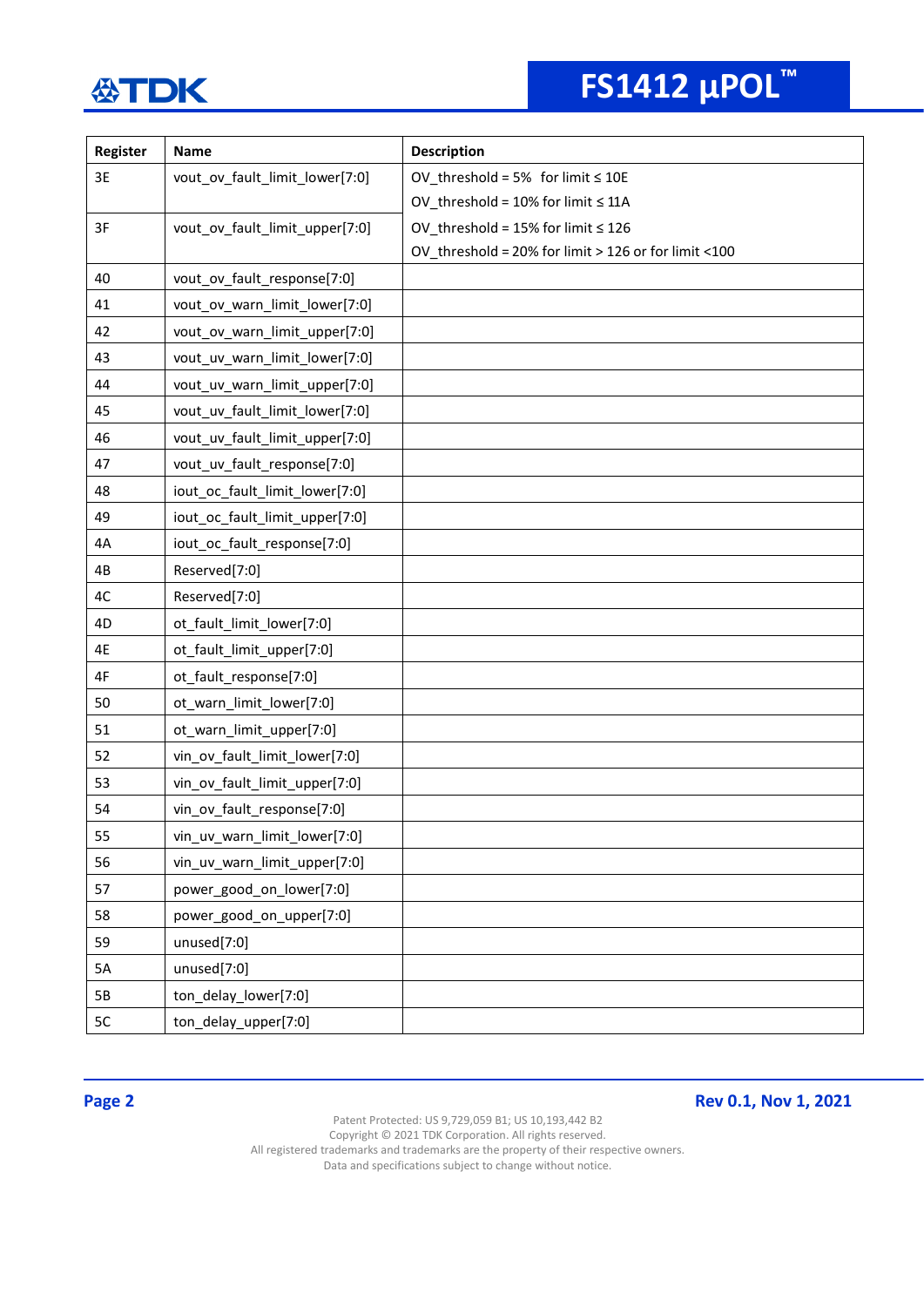| Register | Name                             | <b>Description</b>                                        |
|----------|----------------------------------|-----------------------------------------------------------|
| 5D       | ton_rise_lower[7:0]              |                                                           |
| 5E       | ton_rise_upper[7:0]              |                                                           |
| 5F       | ton_max_fault_limit_lower[7:0]   |                                                           |
| 60       | ton_max_fault_limit_upper[7:0]   |                                                           |
| 61       | ton_max_fault_response[7:0]      |                                                           |
| 62       | toff_delay_lower[7:0]            |                                                           |
| 63       | toff_delay_upper[7:0]            |                                                           |
| 64       | toff_fall_lower[7:0]             |                                                           |
| 65       | toff_fall_upper[7:0]             |                                                           |
| 66       | mfr_id_count[7:0]                |                                                           |
| 67       | mfr_id_1[7:0]                    | К                                                         |
| 68       | mfr_id_2[7:0]                    | D                                                         |
| 69       | mfr_id_3[7:0]                    | T                                                         |
| 6A       | mfr_model_count[7:0]             |                                                           |
| 6B       | mfr_model[7:0]                   |                                                           |
| 6C       | mfr_revision_count[7:0]          |                                                           |
| 6D       | mfr_revision[7:0]                |                                                           |
| 6E       | capability[7:0]                  |                                                           |
| 78       | unused[7:0]                      |                                                           |
| 79       | unused[7:6]                      |                                                           |
|          | reserved[5]                      |                                                           |
|          | reserved[4]                      |                                                           |
|          | reserved[3]                      |                                                           |
|          | unused[2:0]                      |                                                           |
| 7A       | digital_faults_blank_cycles[7:5] |                                                           |
|          | disable_pll[4]                   |                                                           |
|          | pg_mode[3]                       | 0: based on PGood command, 1: based on DAC                |
|          | bus_voltage[2]                   | 0: 1.8V to 2.5V, 1: 3.3V to 5V                            |
|          | bypass_pmbus_dac[1]              | If bypass_pmbus_dac is set to 1, use direct_dac_upper and |
|          | direct_dac_upper[0]              | direct dac lower instead of bus voltage.                  |
| 7B       | direct_dac_lower[7:0]            |                                                           |

**Page 3 Rev 0.1, Nov 1, 2021**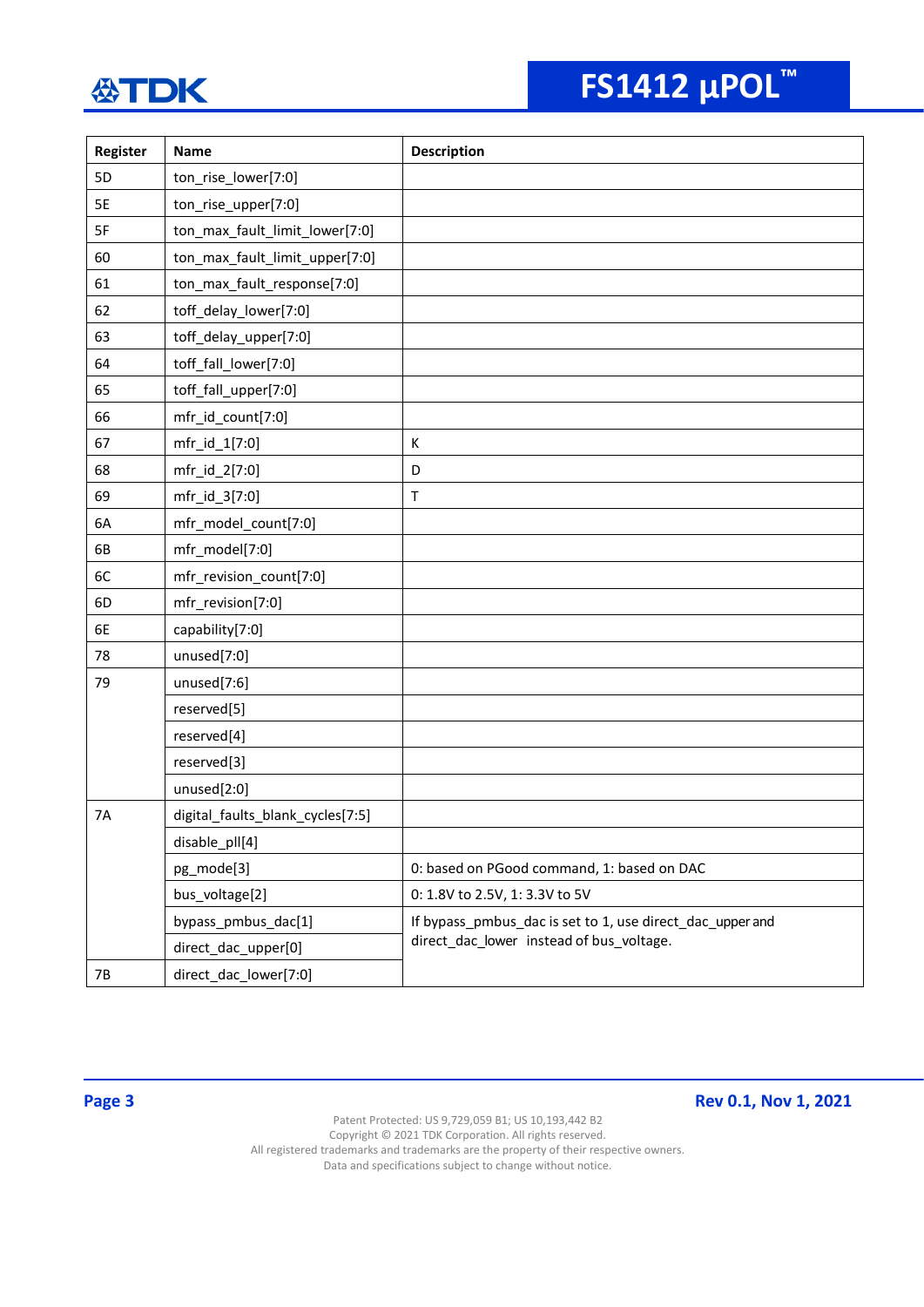# **FS1412 µPOL™**

| Register  | Name                   | <b>Description</b>                |
|-----------|------------------------|-----------------------------------|
| $7C$      | unused[7:4]            |                                   |
|           | bypass_adc_filter_1[3] | 0: do not bypass; 1: bypass       |
|           | Reserved[2:0]          |                                   |
| 7D        | unused[7:4]            |                                   |
|           | bypass_adc_filter_2[3] | 0: do not bypass; 1: bypass       |
|           | Reserved[2:0]          |                                   |
| <b>7E</b> | unused[7:0]            |                                   |
| 88        | reserved[7:0]          |                                   |
| 89        | unused[7:4]            |                                   |
|           | unused[3:2]            |                                   |
|           | user_otp_on[1]         |                                   |
|           | trim_otp_on[0]         |                                   |
| 8A        | reserved[3:0]          |                                   |
| <b>8B</b> | reserved[7:0]          |                                   |
| 8C        | reserved[7]            |                                   |
|           | unused[6]              |                                   |
|           | unused[5:3]            |                                   |
|           | reserved[2]            |                                   |
|           | reserved[1]            |                                   |
|           | clear_status[0]        |                                   |
| 8D        | unused[7:5]            |                                   |
|           | reserved[4]            |                                   |
|           | reserved[3]            |                                   |
|           | reserved[2:0]          |                                   |
| 90        | unused[7:1]            |                                   |
|           | dac_code_upper[0]      | Actual DAC code in 5mV resolution |
| 91        | dac_code_lower[7:0]    |                                   |
| 92        | unused[7:6]            |                                   |
|           | user_pointer [5:2]     | $1$ to $\mathsf A$                |
|           | trim_pointer [1:0]     | $1$ to $5$                        |

**Page 4 Rev 0.1, Nov 1, 2021**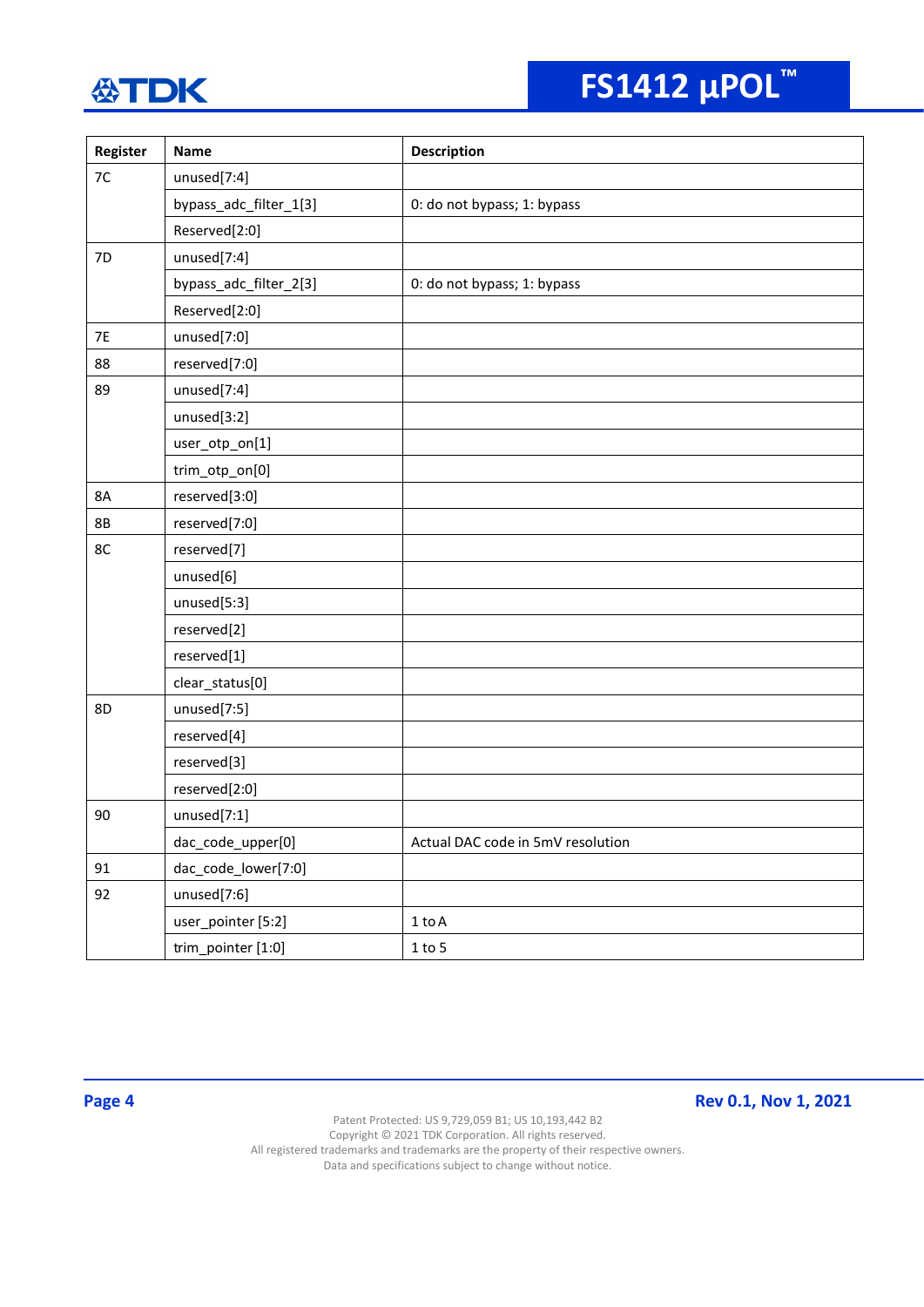| Register       | <b>Name</b>              | <b>Description</b>                                         |
|----------------|--------------------------|------------------------------------------------------------|
| 93             | status_pgood[7]          |                                                            |
|                | status_ovp[6]            |                                                            |
|                | status_ocp[5]            |                                                            |
|                | status_otp[4]            |                                                            |
|                | status_enable[3]         |                                                            |
|                | status_trim_burn[2]      |                                                            |
|                | status_user_burn[1]      |                                                            |
|                | clear_status_indicate[0] |                                                            |
| 94             | ic_rev_byte_count[7:0]   |                                                            |
| 95             | ic_rev[7:0]              |                                                            |
| 96             | ic_dev_id_count[7:0]     |                                                            |
| 97             | ic_dev_id[7:0]           |                                                            |
| 98             | Reserved]7:0]            |                                                            |
| 99             | Reserved]7:0]            |                                                            |
| <b>9A</b>      | pvin_report_lower[7:0]   | $\frac{1}{16}$ V resolution                                |
| 9B             | pvin_report_higher[7:0]  |                                                            |
| 9C             | Reserved]7:0]            |                                                            |
| 9D             | Reserved]7:0]            |                                                            |
| 9E             | Reserved]7:0]            |                                                            |
| 9F             | Reserved]7:0]            |                                                            |
| A <sub>0</sub> | vout_report_lower[7:0]   | $\frac{1}{256}$ V resolution                               |
| A1             | vout_report_higher[7:0]  | $\frac{1}{256}$ V resolution                               |
| A2             | temp_report_lower[7:0]   | 1°C resolution, two's complement for negative temperatures |
| A <sub>3</sub> | temp_report_higher[7:0]  |                                                            |
| A4             | vcc_report_lower[7:0]    | $\frac{1}{32}$ V resolution                                |
| A <sub>5</sub> | vcc_report_higher[7:0]   |                                                            |
| A <sub>6</sub> | addr_report_lower[7:0]   |                                                            |
| A7             | addr_report_higher[7:0]  |                                                            |

**Page 5 Rev 0.1, Nov 1, 2021**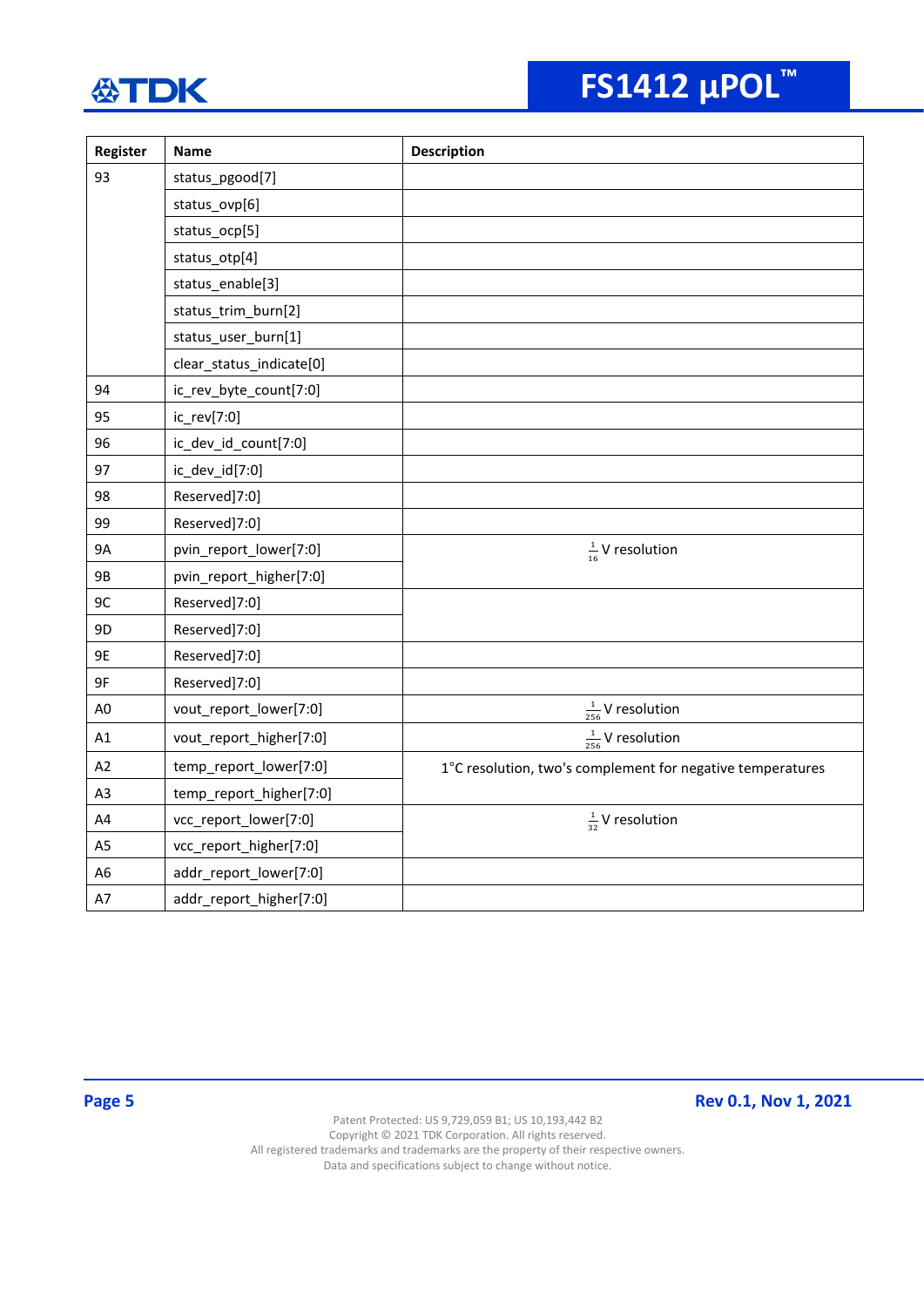

### **Programming instructions**

- 1) Once all registers are written to desired values, read all the values into a configuration file as (register, data) pairs.
- 2) Read Reg 0x92 to check number of available trim banks.

| Reg 0x92[3:0] | <b>Remaining writes (trim section)</b> |
|---------------|----------------------------------------|
| 0001          | 4                                      |
| 0010          | 3                                      |
| 0011          | 2                                      |
| 0100          |                                        |
| 0101          | Π                                      |

3) Read Reg 0x92 to check number of available user banks.

| Reg 0x92[7:4] | <b>Remaining writes (user section)</b> |
|---------------|----------------------------------------|
| 0001          | 9                                      |
| 0010          | 8                                      |
| 0011          | 7                                      |
| 0100          | 6                                      |
| 0101          | 5                                      |
| 0110          | 4                                      |
| 0111          | 3                                      |
| 1000          | $\overline{2}$                         |
| 1001          | 1                                      |
| 1010          | Ω                                      |

- 4) Apply 7.5V  $\pm$  0.25V to V<sub>IN</sub> pin.
- 5) If number of trim writes left > 0, write 0x01 to reg 0x89.
- 6) Read reg 0x93. If bit [2] is 1, the write to OTP succeeded. If this bit is 0, the write failed.
- 7) If successful, cycle  $V_{IN}$ .
- 8) Read all registers, compare with the values in the configuration file, and verify that they match.
- 9) If step 6, 8 or 10 fails, retry steps 1 to 5.
- 10) If step 8 or 10 fails again, discard the part and debug.

**Page 6 Rev 0.1, Nov 1, 2021**